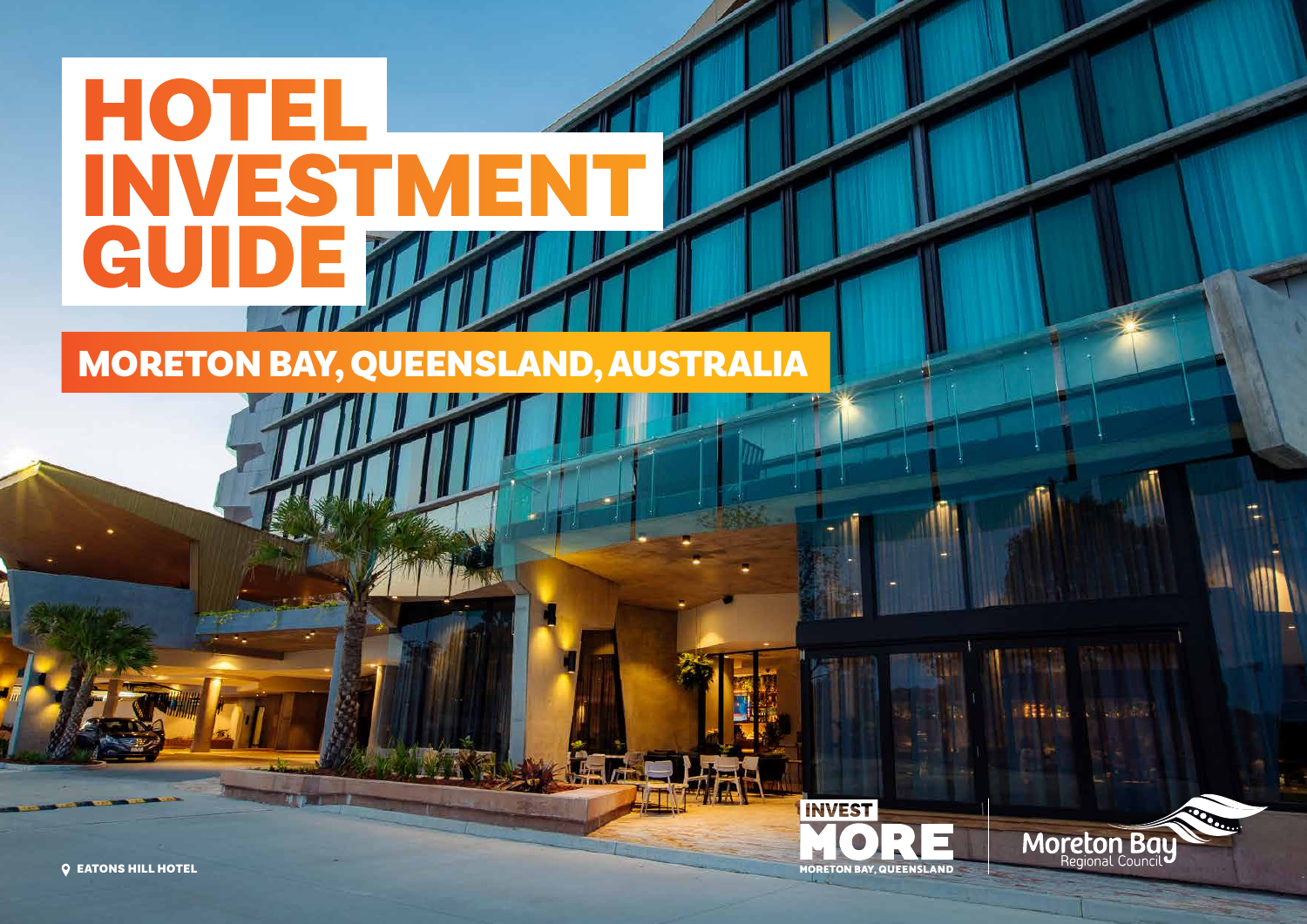Boasting twice as many annual visitors as Noosa, diverse natural attractions, a year-round calendar of events, the NRL's newest team the Dolphins, and a proactive and supportive Council, South East Queensland's Moreton Bay is already one of the state's most popular tourist destinations.

Moreton Bay has plans for more inspiring and exciting developments across several precincts which will result in 100,000 new jobs and \$40 billion economy.

### MORETON BAY REGIONAL COUNCIL IS SEEKING TO ATTRACT ERNATIONALLY BRANDED HOTELS<br>Short-term (by 2026) Medium-term (by 2029)



In a market which welcomed 4.3 million visitors in 2021 and generated 2.4 million visitor nights, Moreton Bay is significantly undersupplied to support the needs of a growing economy.

**This guide provides the essential tools to navigate and understand the opportunity of investing in Moreton Bay.**

**Moreton Bay needs up to 8 hotels and 1,395 rooms by 2032 to cater for a growing and thriving region.**

up to 8 internationally branded hotels with a total of 1,395 rooms across all properties in the next decade.

### HOTEL OPPORTUNITIES IN MORETON BAY, QUEENSLAND, AUSTRALIA



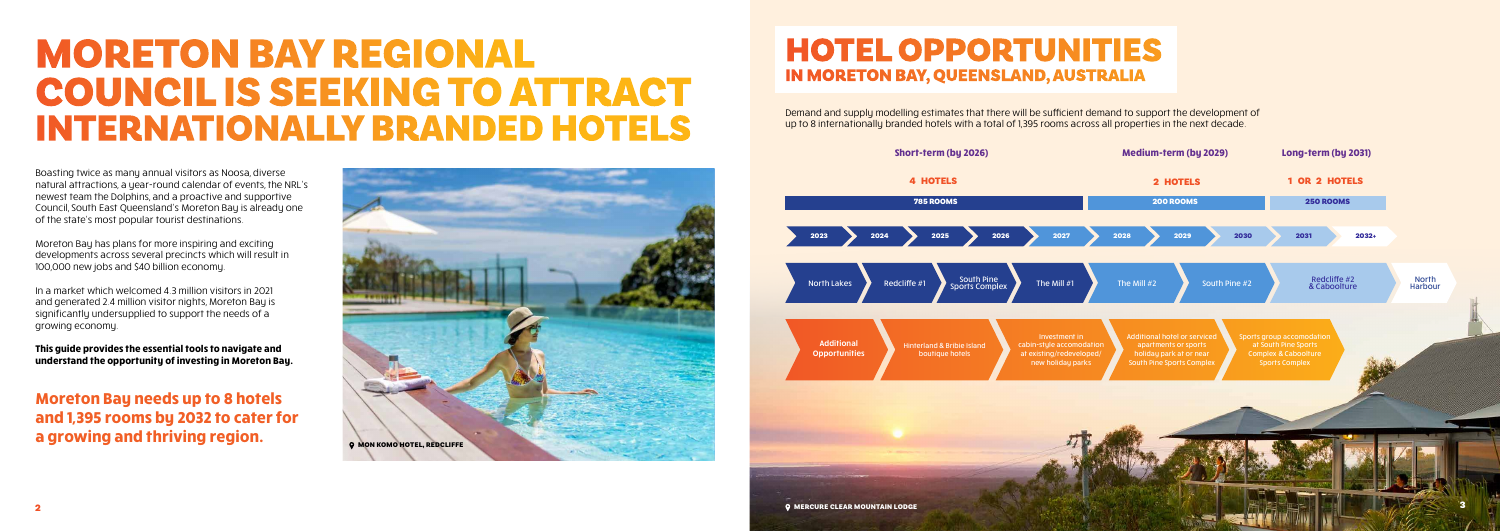Each hotel opportunity has something unique to offer and is underpinned by different demand drivers lending itself to different investment opportunities. Hotel investment opportunities range from upper midscale through to upper upscale market positionings, from ocean views to Olympic venues, and from university precincts to innovation hubs and master-planned communities.

- Key demand drivers:
- $\cdot$  Established  $\xi$  expanding commercial, retail & health precincts.
- Excellent accessibility by road (M1) and air (Brisbane International Airport).

### MORE HOTEL OPPORTUNITIES

#### 180 ROOMS UPSCALE FULL-SERVICE

|  | <b>NORTH LAKES</b> |  |  |  |  |  |
|--|--------------------|--|--|--|--|--|
|--|--------------------|--|--|--|--|--|

#### **Key visitor markets:**

OPPORTUNITY # 1: 180-200 ROOMS UPPER MIDSCALE SELECT **SERVICE** 

- Health • Weekend leisure
- Midweek corporate
- & MICE
- Sport
- VFR

OPPORTUNITY # 1: 225 ROOMS UPSCALE / UPPER UPSCALE FULL SERVICE

#### OPPORTUNITY # 2: 250 ROOMS UPSCALE / UPPER UPSCALE FULL SERVICE CONVENTION

Key demand drivers:

#### REDCLIFFE

- Redcliffe Peninsula is one of the  $most popular leisure  $\xi$  events$ destinations in the region.
- No true hotels on the Redcliffe Peninsula
- Moreton Bay (Redcliffe) Stadium in Redcliffe is home to Brisbane Roar men's soccer team and a new national NRL team.
- Scarborough Harbour Marina expansion and connection to the 'Bay'.

#### **Key visitor markets:**

#### 100 ROOMS UPPER MIDSCALE FULL **SERVICE**

#### Key demand drivers:

- Sport
- Leisure
- VFR

**The Contract of Contract of Contract of Contract of Contract of Contract of Contract of Contract of Contract o** 

- MICE & functions
- Events & festivals

OPPORTUNITY # 2: 200 ROOMS UPSCALE FULL SERVICE

#### THE MILL

#### Key demand drivers:

- Once complete, The Mill is estimated to support up to 6,000 jobs across multiple industries.
- Continued expansion of USC Petrie campus will stimulate education & conferencerelated demand.
- New-build 7,000-8,000 capacity sports facility at The Mill will host the 2032 Olympic boxing event.

#### **Key visitor markets:**

- Education
- Corporate
- Sport
- MICE
- Leisure • Events & festivals

• The Moreton Bay region is positioned between Brisbane City to the south and the Sunshine Coast to the north.

#### OPPORTUNITY # 1: 180 ROOMS UPPER

MIDSCALE/UPSCALE OPPORTUNITY # 2:

 $\cdot$  Spanning more than 2,040km<sup>2</sup> the region boasts a diverse mix of coastal communities, an expansive hinterland, and pockets of thriving urban development.

160 ROOMS MIDSCALE HOTEL OR SERVICED APT

#### **Key demand drivers:**

#### SOUTH PINE SPORTS COMPLEX

- Significant recent and ongoing development and investment in sporting infrastructure will stimulate room night demand from international, national, state and regional sporting events.
- Construction of a new \$18 million state-of-the-art soccer Women's Centre of Excellence and Youth Academu is currently underway that will become the new home for Brisbane Roar Women when they relocate in 2023.

#### **Key visitor markets:**

- Sport • Leisure
- MICE & functions • Events & festival

#### **CABOOLTURE**

- Important sub-regional health, commercial & education centre.
- Currently limited supply of quality accommodation available midway between the northern Moreton Bau Region and southern parts of the Sunshine Coast.
- Caboolture is the focus of significant future investment (Caboolture West) that will eventually provide approximately 30,000 homes for around 70,000 people and generate close to 23,000 jobs.

#### **Key visitor markets:**

- Corporate • Education
- Leisure
- VFR
- Events & festivals

 $\,$  4 More to the set of the set of the set of the set of the set of the set of the set of the set of the set of the set of the set of the set of the set of the set of the set of the set of the set of the set of the set



### MORE REASONS TO INVEST IN THE MORETON BAY REGIONAL HOTEL MARKET

• Brisbane Domestic and International Airports, located 20 minutes south of the region, are the third largest airports in Australia by passenger numbers.

• Australia's 3rd largest LGA and 5th fastest growing region fuelled by a \$40 billion economy which already acts as SEQ's engine room.

• Fast establishing itself as a sports, tourism and event destination following multimillion-dollar investments in sporting infrastructure.

• The region is home to Australia's newest NRL team The Dolphins and will be a host venue for the 2032 Olympic and Paralympic Games.

• Current limited supply of full service-hotel accommodation, with only 204 full-service rooms available to accommodate 4.3 million annual visitors to the region, which is double Noosa's annual visitation.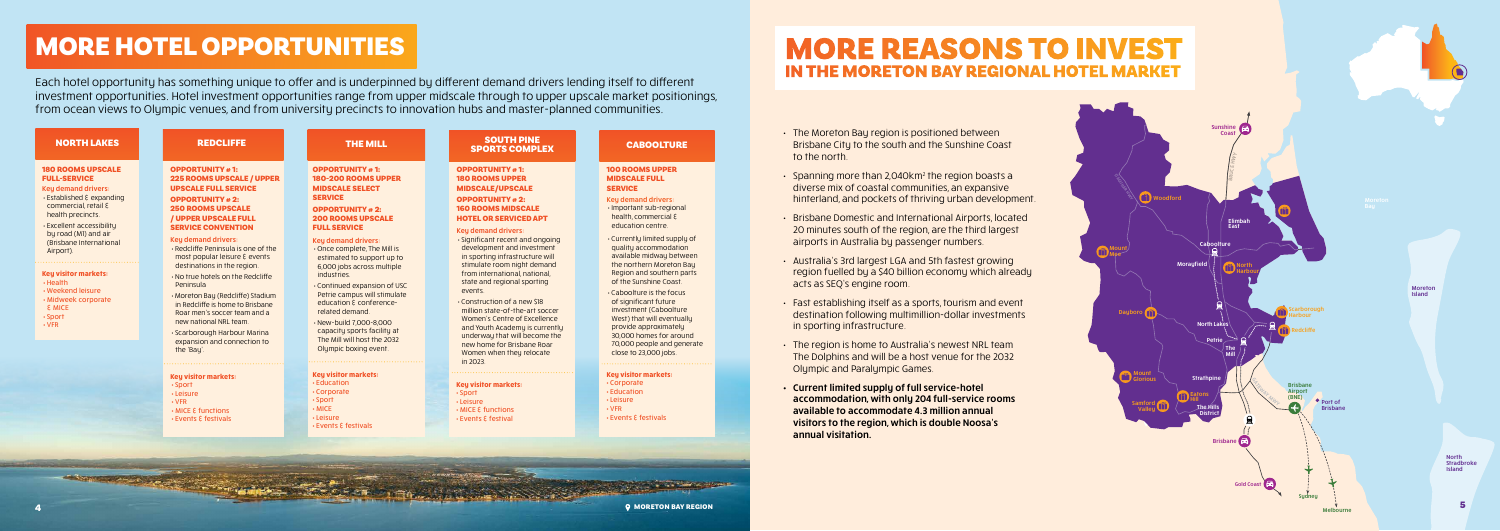Moreton Bay is experiencing rapid growth in its population and economy. In the last decade the region's population grew by 21% and continues to climb at a similar rate. Competitively priced residential and commercial land and premises underpin a strong economic performance which continues to attract residents, new businesses and a highly skilled workforce.

## MORE ECONOMIC **GROWTH**  $\theta$

Supported by an array of strategic plans, public and private partnerships and collaborations, the Regional Economic Development Strategy (REDS) represents a fresh focus to grow the economy by building on four key priority sectors:

> Largest industries (1) Healthcare & social assistance (2) Retail (3) Education & training (4) Construction

- Tourism, sport and major events
- Advanced manufacturing
- Food and agribusiness
- Knowledge, innovation and entrepreneurship

3rd largest LGA in Australia 5th fastest growing LGA in Australia

> \$17.7B GRP (2021) = 5% of QLD's GSP



\$17.7B

# 700,000 residents by 2041 *FAST FACTS*

29,100 local businesses 143,448 local jobs (2021)

#### **• The Mill at Moreton Bay**

ata reference: https://economy.id.com.au/moreton-bay Once complete, this innovative site is expected to add \$950 million to the regional economy annually and support 8,600 ongoing jobs. The 460ha greenfield State Priority Development Area's urban footprint incorporates 65ha of development potential, twice the size of the Brisbane CBD. It also includes more than 110ha of rehabilitated open space which will include future tourism and recreation opportunities.

#### **• University of the Sunshine Coast Moreton Bay Campus**

Situated at the entryway to The Mill, USC Moreton Bay is Queensland's newest university campus and the first full-service university in the region. Stage 1 opened in February 2020 and exceeded enrolment expectations of 1,200 students in the first year. Upon completion in 2030, the 10.5ha precinct is expected to provide education for more than 10,000 university students in its first 10 years and 25,000 over the long term.

#### **• North Harbour Marina**

Following the site being declared a PDA in late 2020, work is underway to build a waterfront precinct with 400 marina berths, 500 dry storage docks and more than 500 private pontoons. The 570ha Marina Village will offer 2,000 residences and a community and visitor precinct with mixed-use retail, dining and entertainment offerings. The \$2.7 billion project is expected to create up to 7,000 jobs and inject \$707 million into the Moreton Bay region annually.



## MORE MAJOR PROJECTS

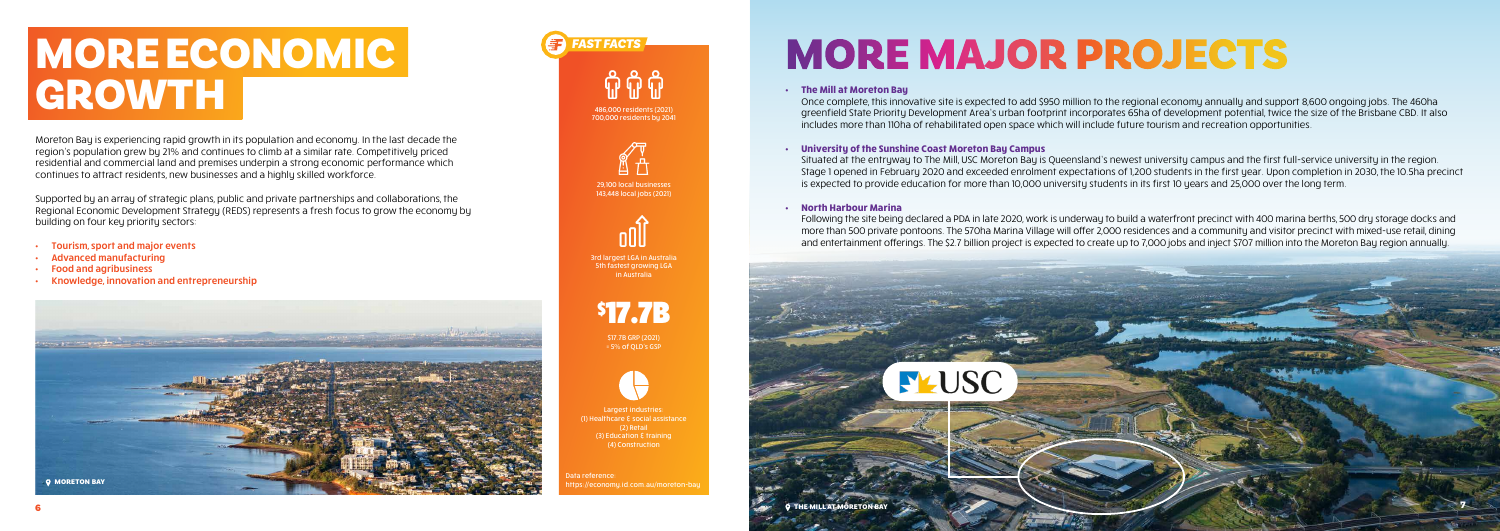Moreton Bay's visitor economy is multifaceted with demand driven by traditional leisure and sports visitors, visiting friends and relatives visitors (VRF), festival and event goers, business travellers and education and health-related visitors. Each market segment is driven by different demand forces in different locations, and each has different accommodation requirements.

## MORE VISITORS

Between 2017 and 2019 the Moreton Bay region experienced a 25.5% increase in visitors, up from 3.87 million in 2017 to 4.85 million in 2019. This was fuelled by an increase of 29% in day visitors, 11% increase in domestic overnight visitors and a 28% increase in international visitors. Constrained by a lack of supply, growth in visitor nights has not matched the same upward trajectory and has declined, albeit marginally, by 0.4% from 4.5 million in 2017 to 4.48 million in 2019.

Conversions of day visitors into overnight visitors to deliver increased economic benefit is hugely important and the supply of the right type of accommodation in the right location to meet unmet demand is essential to achieving this. There is a significant opportunity for early entry hotel

investors to establish their presence in an uncrowded marketplace.

Popular destinations include the Redcliffe Peninsula, Bribie Island and Sandstone Point, which collectively attracted around 50% of all overnight visitors to the region in 2019. In terms of growth, predominantly driven by the VFR and business markets, the Brisbane fringe area has recorded the strongest growth in overnight visitors, increasing by 120% to 96,100 visitors from 2018 to 2019. Source: THSA report (2019).

In a market which welcomed 4.85 million visitors in 2019 and generated 4.5 million visitor nights, with only 290 internationally branded hotel rooms and only 204 full-service hotel rooms, Moreton Bay is significantly undersupplied to support the needs of a growing economy.

## HOTEL SUPPLY

Moreton Bay is characterised by several small-scale, unbranded commercial accommodation operators who have traditionally geared their business models to service the leisure market. As a result, they do not typically meet the accommodation demands of all visitor markets, most notably the corporate, MICE and sports group visitor markets.

An audit of existing accommodation in the region identified a total of 772 rooms across hotels, motels and serviced apartments, comprising 290 internationally branded hotel rooms and 482 non-branded rooms. Only 204 rooms across three properties, equivalent to 26% of total commercial rooms available, are considered full-service hotels. Namely, the 51-room Mercure Clear Mountain Lodge and 63-room Best Western Plus North Lakes Hotel (both internationally branded) and the independently operated, non-branded, 90-room Eatons Hill Hotel.

There is a high concentration of Airbnb and other visitor accommodation rental properties listed on other shared platforms (such as Vrbo and Stayz) in strong leisure-focussed destinations such as Bribie Island and the Redcliffe Peninsula, where there has been a limited investment in hotel supply to meet increasing demand.

4.85 million visitors (2019) 3.8 million day visitors (79% total visitors) 1.01 million overnight visitors (21%)















| <b>Branded hotels &amp; serviced apartments</b> | <b>No. of rooms</b> |
|-------------------------------------------------|---------------------|
| <b>Best Western Plus North Lakes Hotel</b>      | 63                  |
| <b>Mercure Clear Mountain Lodge</b>             | 51                  |
| Oaks Redcliffe Mon Komo                         | 70                  |
| The Sebel Brisbane Margate Beach                | 60                  |
| Best Western Caboolture Central Motor Inn       | 20                  |
| <b>Best Western Caboolture Gateway Motel</b>    | 26                  |
| <b>Total</b>                                    | 290                 |
|                                                 |                     |

\*Results for 2019 reflect typical yearly tourism results for the region. Regional results for 2021 were 4.3M visitors and 2.4 million visitor nights.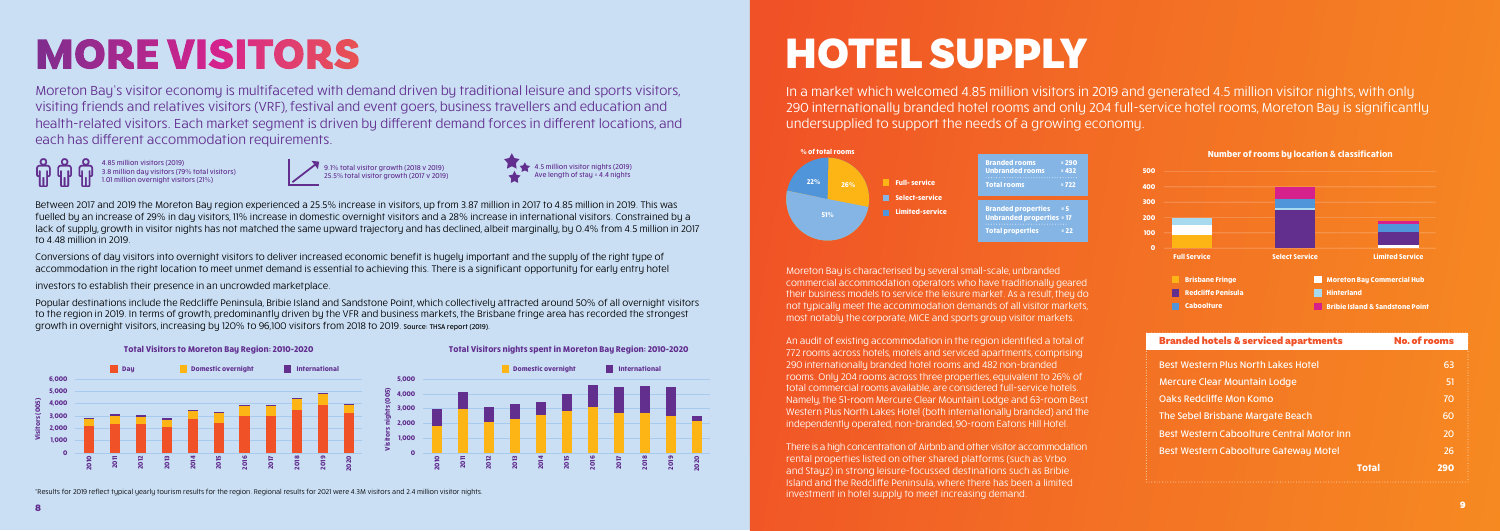Pre Covid-19, Moreton Bay's hotel market recorded year-on-year growth in RevPAR performance, with any new supply entering the market being completely absorbed by pent-up demand.

## HOTEL PERFORMANCE

- Moreton Bay benefits from strong weekend room occupancy and ADR performance, reflecting the current dominance of the leisure market in generating room night demand.
- For an urban fringe market, ADR performance is notably strong. In 2018 and 2019 for example, Moreton Bay averaged 7% above the Brisbane market which achieved average ADR outcomes of \$156 and \$158 respectively. Even during 2020, Moreton Bay's RevPAR performance at \$85.45 was stronger than Brisbane's at \$62.52.
- Performance trends suggest stimulated demand across the business visitor and residential MICE segments could greatly assist in boosting midweek demand and during the traditionally off-peak holiday periods. It will also enable Moreton Bay to grow both its leisure and corporate visitation markets in parallel with each other. These trends also suggest future increase in full-service hotel supply could assist in attracting business visitors to stay overnight in Moreton Bay, rather than travelling outside of the region for an overnight stay.

In the last 5 years MBRC has invested, and continues to invest, significant capital in sports infrastructure, possibly more than any other regional council in Australia. However, the lack of visitor accommodation, of quality and scale, is a major factor preventing Moreton Bay from maximising its sports tourism potential.

### MORE SPORTS EVENTS AND INFRASTRUCTURE

Moreton Bay has a strong portfolio of facilities which have benefited from significant investment in recent years, with \$49 million being spent by MBRC in the 2020/21 financial year alone. The scale, quality and diversity of sports offered at these new facilities – to national and international competition standards – has amplified the region's confidence to bid and host largescale events and has encouraged premier sporting teams to relocate to the region.

Investment commitment is set to continue over the next decade as existing facilities such as South Pine Sports Complex, Griffin Sports Complex, Moreton Bay Central Sports Complex, Caboolture Sports Complex continue to deliver on their staged masterplans. Following the recent announcement of Moreton Bay as host to 2032 Olympic boxing events, preliminary investigations are underway to plan for the Moreton Bay Indoor Sports Centre,

a new-build, 7,000-8,000 spectator capacity centre at The Mill.

There is significant appetite and enthusiasm amongst stakeholders involved in attracting, organising and hosting sports events, as well as those involved in precinct planning asset management to amplify the region's position and economic contribution as a sports tourism destination. That said, the development of suitably oriented visitor accommodation is required to attract, bid for and secure large, multi-day high profile events which are currently hosted by destinations like the Sunshine Coast, Gold Coast and Brisbane.

The economic windfall associated with maximising Moreton Bay's sport tourism is huge, however the development of new, suitably oriented visitor accommodation is the catalyst in achieving these benefits.

#### MORETON BAY PREMIER SPORT TEAMS:

- Brisbane Roar Mens A-league soccer team
- Brisbane Roar Womens A-league soccer team (2023)
- New Queensland Dolphins NRL team (2023)





Note: 2021 YTD (Jan-May) Source: STR (2021)